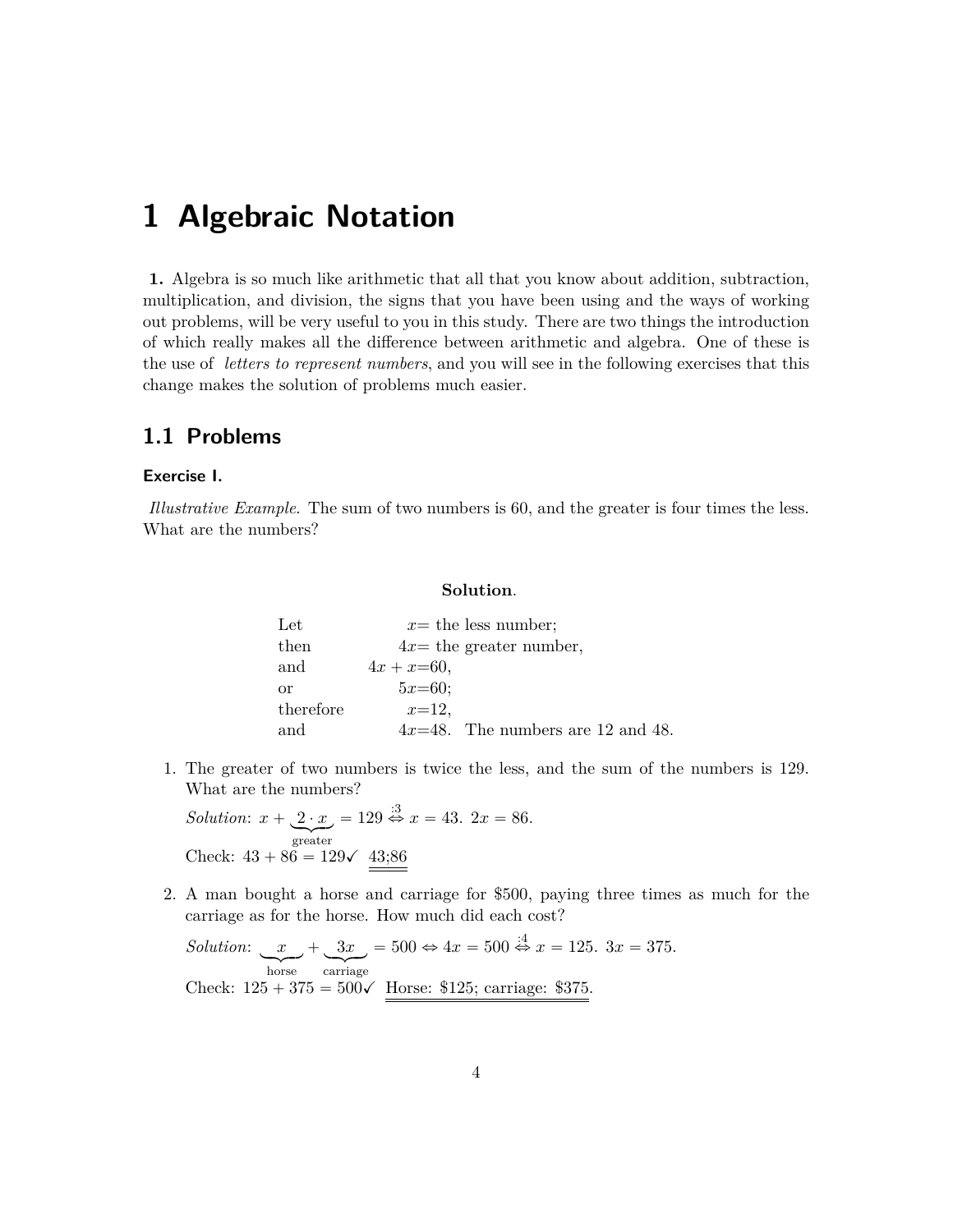3. Two brothers, counting their money, found that together they had \$186, and that John had five times as much as Charles. How much had each?

Solution:  $x + 5x = 186 \Leftrightarrow 6x = 186 \Leftrightarrow x = 31$ .<br>Check:  $31 + 5 \cdot 31 = 186 \sqrt{\text{Charles: } $31; \text{John: } $155}$ 

4. Divide the number 64 into two parts so that one part shall be seven times the other.

*Solution*:  $64 = x + 7x \Leftrightarrow 8x = 64 \stackrel{.8}{\Leftrightarrow} x = 8$ .  $7x = 56$ . Check:  $56 + 8 = 64 \checkmark \; 8; 56$ 

5. A man walked 24 miles in a day. If he walked twice as far in the forenoon as in the afternoon, how far did he walk in the afternoon?

Solution:  $24 = 2x + x \Leftrightarrow 24 = 3x \stackrel{\cdot 3}{\Leftrightarrow} x = 8$ . Check:  $24 = 2 \cdot 8 + 8\sqrt{ }$ <br>
In the sum of the set of the set of the set of the set of the set of the set of the set of the set of the set of the set of the set of the set In the afternoon, he walked 8 miles.

- 6. For 72 cents Martha bought some needles and thread, paying eight times as much for the thread as for the needles. How much did she pay for each? Solution:  $72 = 8x + x$ .  $72 = 9x \overset{.9}{\Leftrightarrow} x = 8$ . Check:  $72 = 8 \cdot 8 + 8 = 64 + 8$ Thread: 64 cents; needles: 8 cents.
- 7. In a school there are 672 pupils. If there are twice as many boys as girls, how many boys are there?

Solution:  $672 = 2x + x$   $\leftrightarrow 672 = 3x \stackrel{.3}{\Leftrightarrow} x = 224$ .  $2x = 2 \cdot 224 = 448$ .<br>Check:  $448 + 224 = 672\checkmark$  There are 448 boys and 224 girls.

*Illustrative Example.* If the difference between two numbers is 48, and one number is five times the other, what are the numbers?

## Solution.

| Let       | $x=$ the less number;     |
|-----------|---------------------------|
| then      | $5x=$ the greater number, |
| and       | $5x - x = 48,$            |
| $\alpha$  | $4x=48$ ;                 |
| therefore | $x=12$ ,                  |
| and       | $5x=60.$                  |

The numbers are 12 and 60.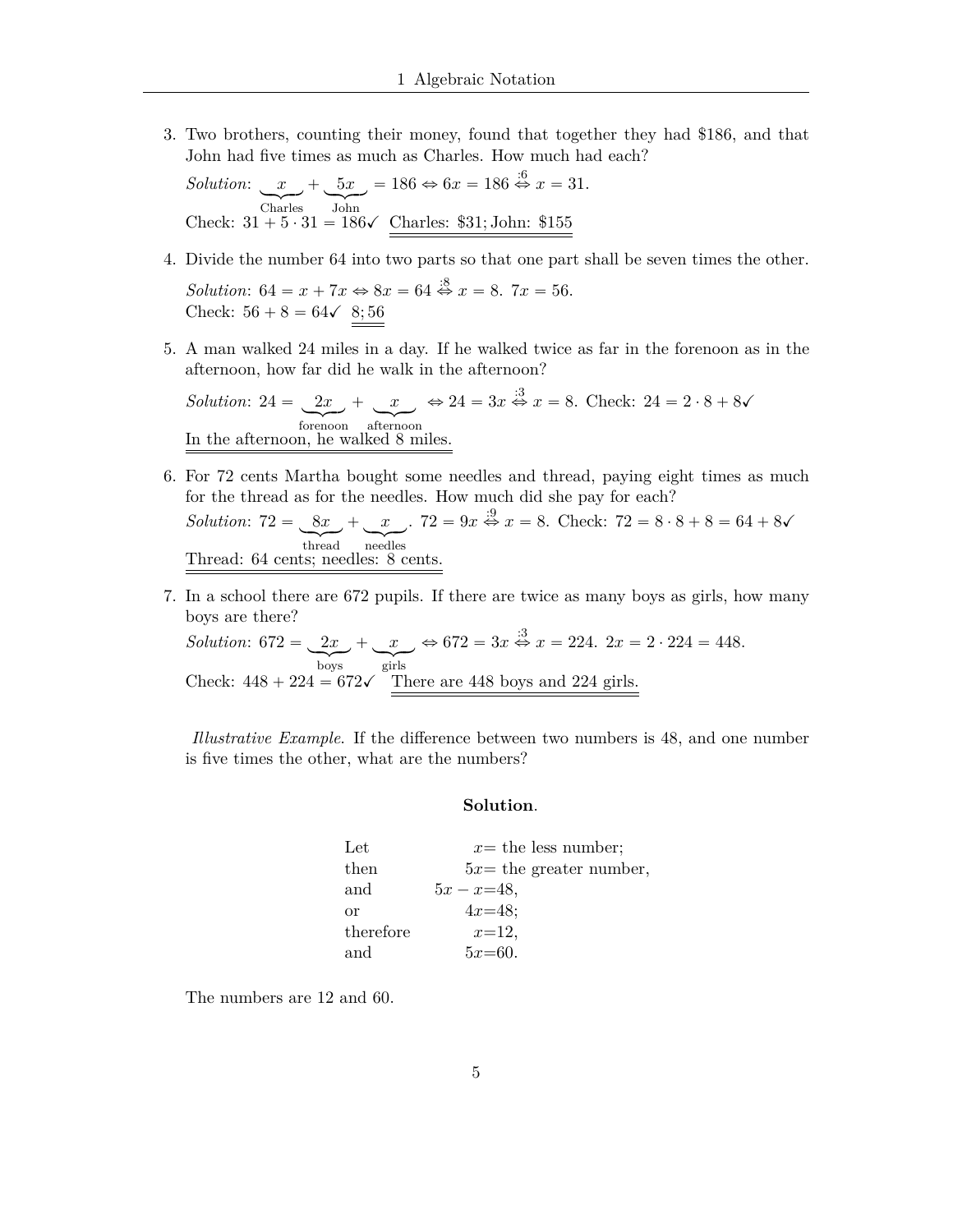- 8. Find two numbers such that their difference is 250 and one is eleven times the other. Solution:  $250 = 11x - x \Leftrightarrow 250 = 10x \Leftrightarrow x = 25$ .  $11 \cdot 25 = 275$ .<br>Check:  $275 - 25 = 250\sqrt{275; 50}$
- 9. James gathered 12 quarts<sup>1</sup> of nuts more than Henry gathered. How many did each gather if James gathered three times as many as Henry?

*Solution*: The base reference is Henry, he gathered  $x$  quarts. From James we know that he gathered "12 quarts of nuts more than Henry" what equals  $x + 12$ , and we know, that Henry gathered in total "three times as many as Henry" what equals 3x. From these information we get our mathematical equation: The number of nuts James has in total is described two times, both descriptions describe the identical amount of nuts, so that we can set them equal.

James: 
$$
x + 12
$$
 or  $3x$   
Henry:  $x$   $x + 12 = 3x$ 

$$
x + 12 = 3x \quad | \quad -x
$$

$$
12 = 2x \quad | \quad :2
$$

$$
x = 6
$$

Insert  $x$  in the equation and verify if the statement is true:

$$
x + 12 = 3x
$$

$$
6 + 12 = 3 \cdot 6
$$

$$
18 = 18\checkmark
$$

Henry: 6 quarts; James: 18 quarts.

10. A house costs \$2880 more than a  $\cot^2$  of land, and five times the cost of the lot equals the cost of the house. What was the cost of each?

*Solution*: With x representing the lot, the cost for the house is  $2880 + x$ . This is equal to "five times the cost of the lot", i.e.  $5x$ .

<span id="page-2-0"></span><sup>&</sup>lt;sup>1</sup>"The quart (abbreviation qt.) is an English unit of volume equal to a quarter gallon. It is divided into two pints or four cups.[...]" (https://en.wikipedia.org/wiki/Quart)

<span id="page-2-1"></span><sup>&</sup>lt;sup>2</sup>"In real estate, a lot or plot is a tract or parcel of land owned or meant to be owned by some own $er(s)$ .[...]"(https://en.wikipedia.org/wiki/Land\_lot)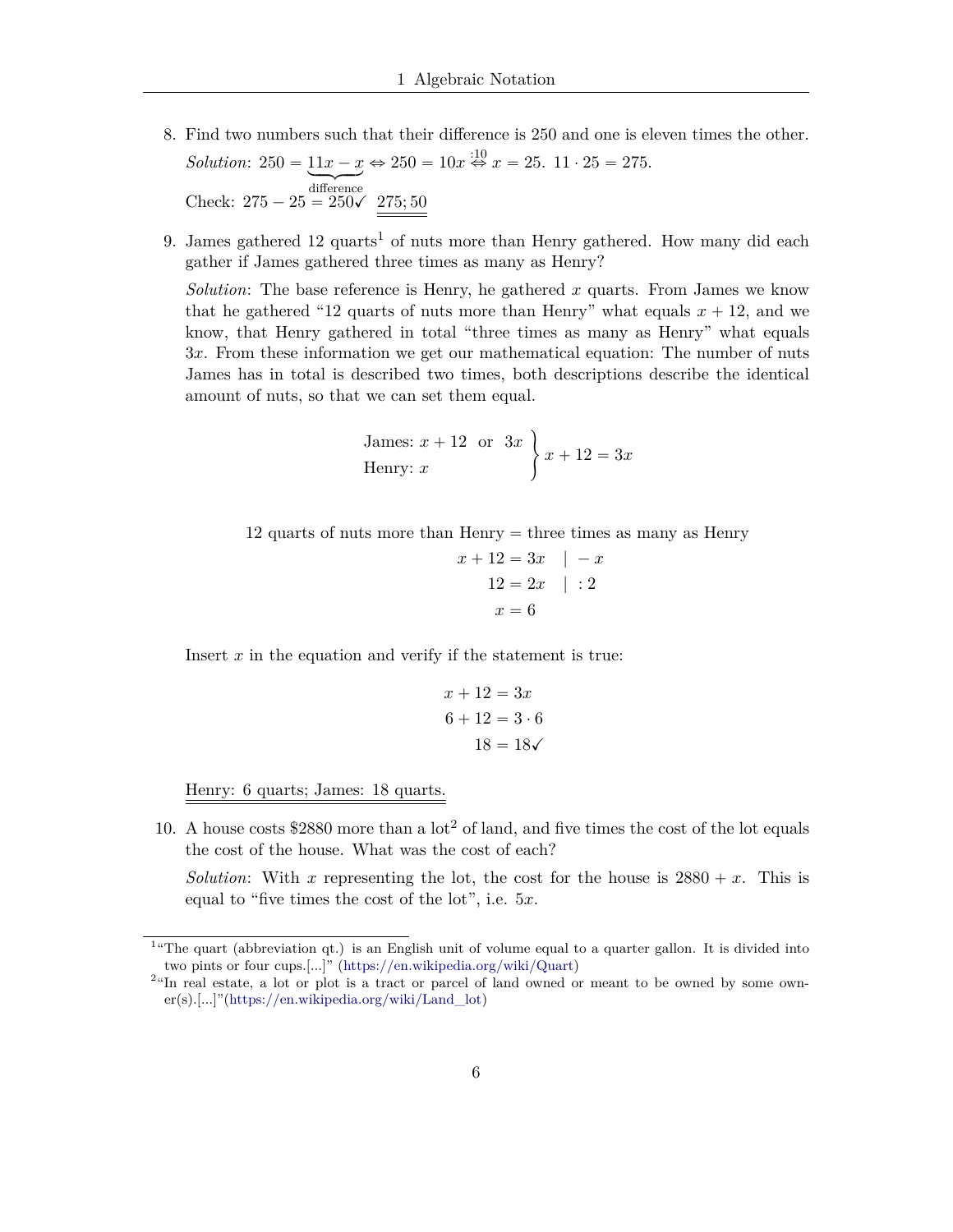$2880 + x = 5x \stackrel{-x}{\Leftrightarrow} 2880 = 4x \stackrel{.4}{\Leftrightarrow} x = 720$ . The cost for the lot is \$720. The price for the house is  $5x$  resp.  $5 \cdot 720 = 300$ . Check:  $(2880 + 720) = 5 \cdot 720 \Leftrightarrow 3600 = 3600 \sqrt{ }$ Lot: \$720; house: \$3600.

11. Mr. A. is 48 years older than his son, but he is only three times as old. How old is each?

*Solution*: Let x be the age of the son. We get told two times how old the father is, thus we can set equal these information as both describe the identical number of years: "48 years older than his son"  $(48 + x)$  and "he is only three times as old"  $(3x)$ . Hence  $48 + x = 3x$ .  $48 = 2x \stackrel{?}{\Leftrightarrow} x = 24$ . Check:  $48 + 24 = 3 \cdot 24 \Leftrightarrow 72 = 72\sqrt{3}$ Father: 72 years, son: 24 years.

12. Two farms differ by 250 acres, and one is six times as large as the other. How many acres in each?

*Solution*: Here, the word "differ" refers to a difference (subtraction). The result of the difference is 250. The bigger farm is six times as large  $(0.6)$  as the smaller one  $(x)$ .  $250 = 6x - x$ .  $250 = 5x \stackrel{.5}{\Leftrightarrow} 50 = x$ . The smaller farm contains 50 acres. The bigger one contains  $6 \cdot x = 300$  acres. Check:  $250 = 6x - x \Leftrightarrow 250 = 300 - 50\sqrt{x}$ Big farm: 300 acres, small farm: 50 acres.

13. William paid eight times as much for a dictionary as for a rhetoric.<sup>3</sup> If the difference in price was \$6.30, how much did he pay for each?

*Solution*: We can convert the price in dollars to cents, \$6.30 are  $\text{c630}$ . With x being the price for the rhetoric the price for the dictionary is  $8x$ . Then we have the difference in price which results in 6.30 dollars resp. in 630 cents:  $8x - x = 630 \Leftrightarrow$  $7x = 630 \stackrel{?}{\Leftrightarrow} x = 90$ . Thus the price for the rhetoric is  $\zeta$ 90 resp. \$0.90, the price for the dictionary is  $\text{\textsterling}720$  resp. \$7.20 (8.90 = 720). Check:  $8.90 - 90 = 720 - 90 = 630\sqrt{ }$ Dictionary: \$7.20, rhetoric: \$0.90.

14. The sum of two numbers is 4256, and one is 37 times as great as the other. What are the numbers?

*Solution*:  $4256 = 37x + x$ .  $4256 = 38x$ .  $4256 : 38 = 112$ , the smaller number is 112.  $37 \cdot x = 37 \cdot 112 = 4144$ , the bigger number is 4144. Check:  $4144 + 112 = 4256 \checkmark$ 4144; 112

15. Aleck has 48 cents more than Arthur, and seven times Arthur's money equals Aleck's. How much has each?

<span id="page-3-0"></span> $3^{36}$ [...] **3** A textbook treating of discourse; especially, written discourse. [...]", an excerpt of the definition for the word "rhetoric" (the third of five meanings), taken from The New International Webster's Comprehensive Dictionary of the English Language, Enyclopedic Edition, 2003 Edition [Bell Vista], page 1080.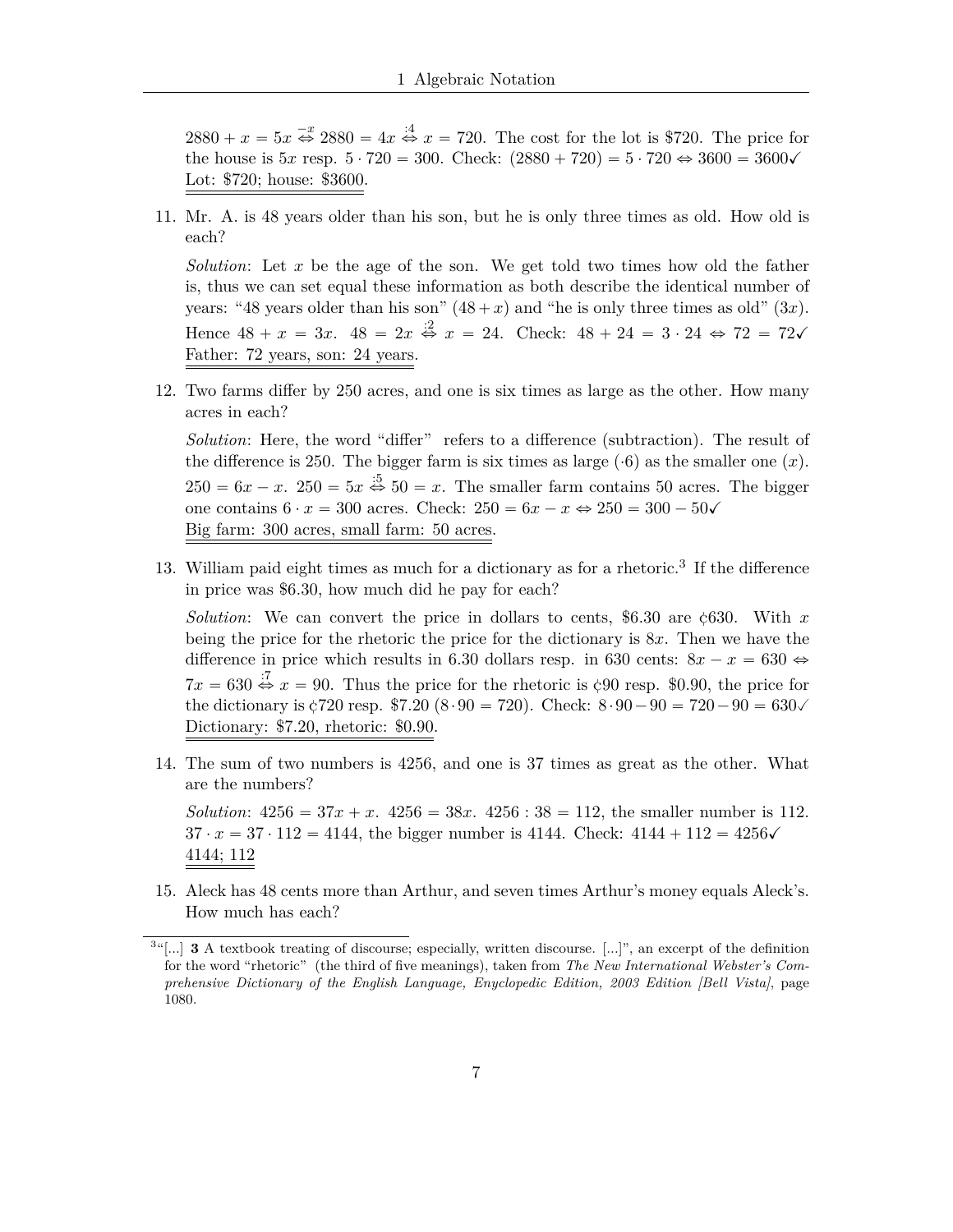*Solution*: Let *x* be the money of Arthur. The amount of Aleck's money is described twice: "Aleck has 48 cents more than Arthur"  $(x + 48)$  and "seven times Arthur's money"  $(7x)$ . Describing the identical amount of money, we can set equal these information to get our initial equation:  $x + 48 = 7x \stackrel{-x}{\Leftrightarrow} 48 = 6x \stackrel{.6}{\Leftrightarrow} x = 8$ . Hence, Arthur has 8 cents and Aleck has  $x + 48 = 56$  cents. Check:  $48 + 8 = 7 \cdot 8\sqrt{ }$ Arthur: 8 cents, Aleck: 56 cents.

16. The sum of the ages of a mother and daughter is 32 years, and the age of the mother is seven times that of the daughter. What is the age of each?

*Solution*:  $32 = 7x + x^2$ .  $32 = 8x \stackrel{.8}{\Leftrightarrow} x = 4$ . The daughter is 4 years old.  $\text{modher}$  daughter The mother is 7 times as old as the daughter,  $7 \cdot x = 7 \cdot 4 = 28$  years old. Check:  $32 = 7 \cdot 4 + 4\sqrt{ }$ Mother: 28 years; daughter: 4 years.

17. John's age is three times that of Mary, and he is 10 years older. What is the age of each?

*Solution*: Let *x* be the age of Mary. Then John's age is 3*x* ("three times that of Mary") resp.  $(x + 10)$  ("he is 10 years older"). The latter statements describe the identical number of years, so we can set them equal to get our initial equation:  $3x = x + 10 \stackrel{-x}{\Leftrightarrow} 2x = 10 \stackrel{.2}{\Leftrightarrow} x = 5$ . Check:  $3 \cdot 5 = 5 + 10\checkmark$ Age of Mary: 5 years; Age of John: 15 years.

#### **Exercise 2.**

*Illustrative Example.* There are three numbers whose sum is 96; the second is three times the first, and the third is four times the first. What are the numbers?

#### **Solution**.

Let 
$$
x
$$
=first number,  
\n $3x$ =second number,  
\n $4x$ =third number.  
\n $x + 3x + 4x$ =96  
\n $8x$ =90  
\n $x$ =12  
\n $3x$ =36  
\n $4x$ =48

The numbers are 12, 36, and 48.

1. A man bought a hat, a pair of boots, and a necktie for \$7.50; the hat cost four times as much as the necktie, and the boots cost five times as much as the necktie. What was the cost of each?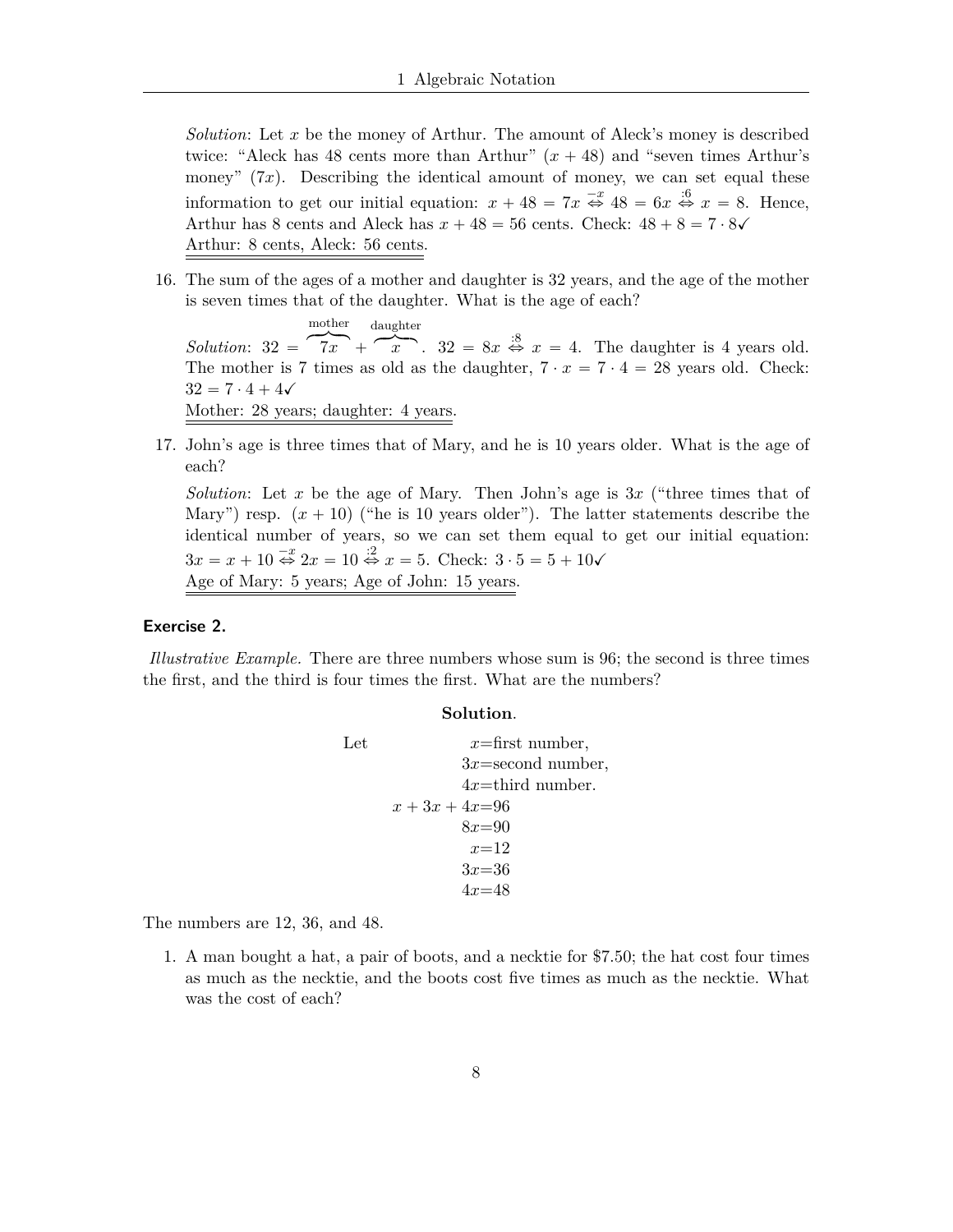*Solution*: Here, the price for the necktie is our initial value *x*. The hat costs four times as much as the necktie  $(4x)$  and the boots cost five times as much  $(5x)$ , all together cost \$7.50.  $7.50 = x + 4x + 5x \Leftrightarrow 7.50 = 10x \stackrel{10}{\Leftrightarrow} 0.75 = x$ . The necktie costs \$0.75, the hat costs  $(4 \cdot 0.75 = 3)$  \$3, the boots cost  $(5 \cdot 0.75 = 3.75)$  \$3.75. Check:  $0.75 + 3 + 3.75 = 7.5\checkmark$  Necktie: \$0.75; hat: \$3; boots: \$3.75.

2. A man travelled 90 miles in three days. If he travelled twice as far the first day as he did the third, and three times as far the second day as the third, how far did he go each day?

*Solution*: The reference point resp. our initial value is given by the third day, on the *third day* he travelled *x* miles. On the *first day* he travelled "twice as far [...] as he did the third [day]" (2*x*), and on the *second day* "three times as far [...] as [on] the third" (3x). Hence  $90 = x + 2x + 3x \Leftrightarrow 90 = 6x \stackrel{.6}{\Leftrightarrow} x = 15$ . On the first day he travels 15 miles, on the second 30 miles  $(2 \cdot 15)$ , and on the third he travels 45 miles  $(4 \cdot 15)$ . Check:  $15 + 30 + 45 = 90\sqrt{3}$ <sup>rd</sup> day: 15 miles; 2<sup>nd</sup> day: 30 miles; 1<sup>st</sup> day: 45 miles.

3. James had 30 marbles. He gave a certain number to his sister, twice as many to his brother, and had three times as many left as he gave his sister. How many did each then have?

*Solution*: The "certain number" is  $x$ , "twice as many" is  $2x$ . "and had tree times as many left as he gave his sister" refers to the initial value, so the latter is  $3 \cdot x$ .  $30 = x + 2x + 3x \Leftrightarrow 30 = 6x \stackrel{.6}{\Leftrightarrow} x = 5$ .  $2x = 10$ ,  $3x = 15$ . Check:  $30 = 5 + 10 + 15\sqrt{ }$ Sister: 5 marbles; brother: 10 marbles; left marbles: 15.

4. A farmer bought a horse, cow, and pig for \$90. If he paid three times as much for the cow as for the pig, and five times as much for the horse as for the pig, what was the price of each?

*Solution*: The initial value *x* is the pig, the cow = 3*x*, the horse = 5*x*.

pig pig  $\overbrace{x}$  +  $\overbrace{3x}$  +  $\overbrace{5x}$  = 90  $\Leftrightarrow$  9x = 90  $\stackrel{.9}{\Leftrightarrow}$  x = 10. 3x = 30, 5x = 50. Check:  $\text{row}$ cow horse  $horse$  $90 = 10 + 30 + 50$  Horse: \$50, cow: \$30, pig: \$10.

5. A had seven times as many apples, and B three times as many as C had. If they all together had 55 apples, how many had each?

*Solution*: C is the initial value. "A had seven times as many apples [...] as C":  $A = 7 \cdot C$ . "[...] and B three times as many as C had.":  $B = 3 \cdot C$ .  $55 = A + B + C =$  $7C + 3C + C = 11C$ .  $55 = 11C \overset{.11}{\Leftrightarrow} C = 5$ .  $A = 7 \cdot C = 7 \cdot 5 = 35$ .  $B = 3 \cdot C = 15$ . Check:  $55 = 35 + 15 + 5\checkmark$  A=35, B=15, C=5.

6. The difference between two numbers is 36, and one is four times the other. What are the numbers?